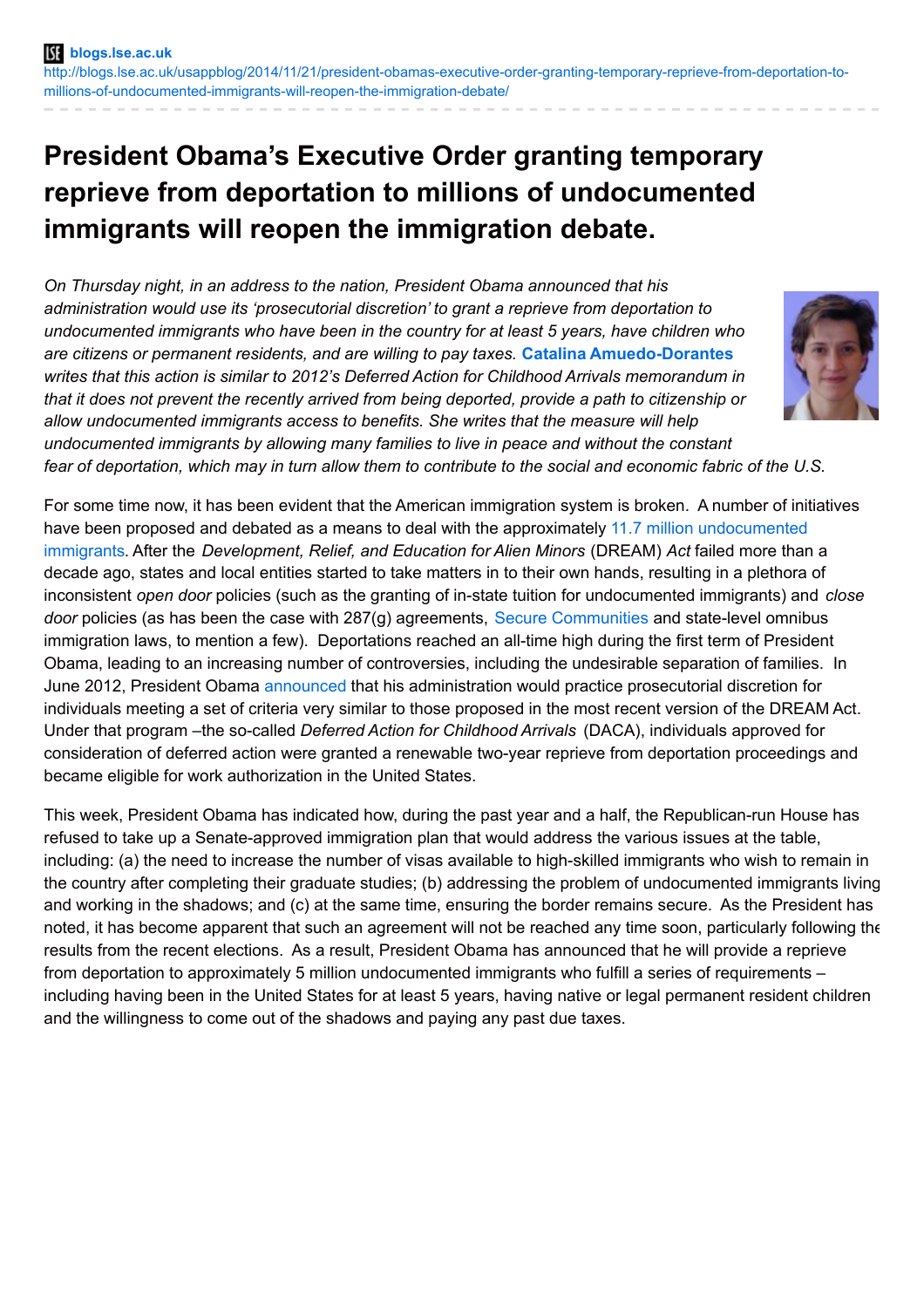

Just as he did in 2012 with DACA, the President's executive order does not offer a permanent relief from deportation or legal status –something that only Congress can confer. It does not provide a path to citizenship. It does not extend the reprieve from deportation to new entrants, who would actually face an increasingly militarized border. In fact, despite the requests from immigrant groups, the executive action leaves aside parents of undocumented youth brought to the United States as children –a painful realization to many of the youth who were granted reprieve from deportation and work authorization through DACA. Finally, just as DACA did, the President's executive order continues to deny access to the healthcare system –what could be considered a questionable decision given public health concerns, and other social benefits to millions of undocumented immigrants.

President Obama has indicated that this is the only reasonable, thoughtful and compassionate way to address the ongoing deportations of non-criminal immigrants who came to the United States to realize the American Dream by working hard for a living. Indeed, the vast majority of these individuals either work or study. They do not qualify for welfare. They do not qualify for healthcare. And, still, they often contribute through fake social security numbers to the Social Security Earnings Suspense File that, eventually, reverts to funding the pensions of millions of Americans. The vast majority of their children are U.S. citizens who will study, work and contribute to U.S. society just like any other natives. President Obama has noted how mass deportation is not only unrealistic but, to the extent that these individuals are willing to take on the civic responsibilities of any other resident, seems intolerant and, furthermore, economically shortsighted.

The new executive order surely reopens the immigration debate. How will the temporary reprieve from deportation help? Unlike DACA, which limited to a large extent the pool of applicants to youths who had arrived to the United States prior to their 16<sup>th</sup> birthday, were under the age of 31 as of its announcement and were currently in school, had graduated from high school, obtained an equivalent degree, or had been honorably discharged from the Coast Guard or Armed Forces of the United States, the new order will extend the reprieve from deportation and work authorization to older immigrants, regardless of their educational attainment. Yet, at the minimum, the measure will, first and foremost, allow these families to live in peace and evade the constant fear of detention and deportation. To the extent that the children are native or legal permanent residents likely to remain in the United States, providing them with a safe environment in which they can grow up, study, feel secure and proud of their country only makes sense.

The growing number of deportations –the vast majority of non-criminals, has exacerbated the painful separation of families, led to falling incomes, housing and food insecurity, health and mental problems, not to mention drops in school grades and gang involvement of abandoned [children](http://www.urban.org/publications/412020.html). This is just too high of a price to pay when there is